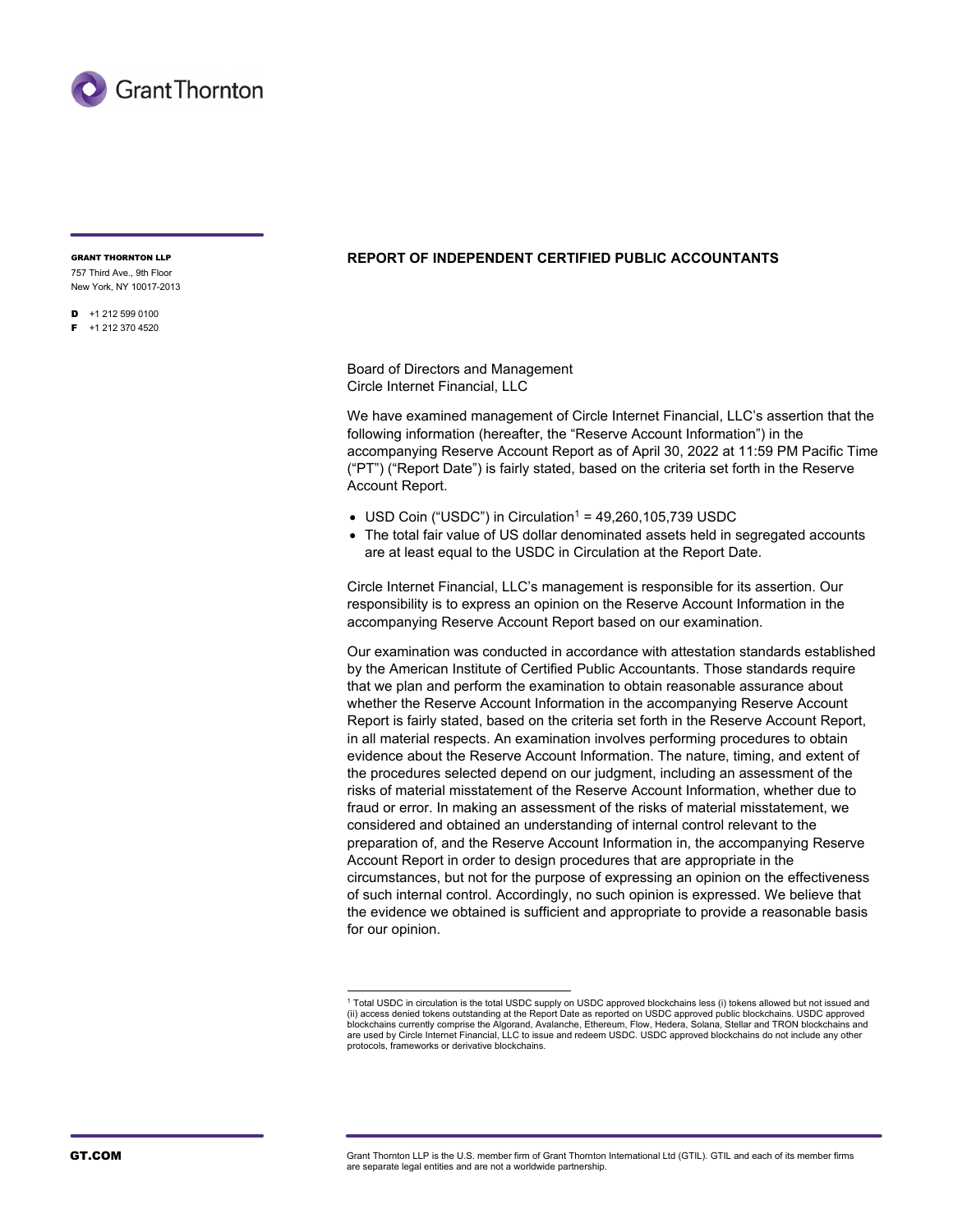

The Reserve Account Information in the accompanying Reserve Account Report relate to Circle Internet Financial LLC's USDC token, which is a cryptographic stored value token that allows financial market participants to transact in a crypto asset. Crypto assets are an evolving area of technology and marketplace activity. Individuals who acquire and utilize USDC tokens and other crypto assets are responsible for informing themselves of the general risks and uncertainties.

In our opinion, the Reserve Account Information in the accompanying Reserve Account Report as of April 30, 2022 is fairly stated, based on the criteria set forth in the Reserve Account Report, in all material respects.

The Notes to the Reserve Account Report are provided for additional information. Such information has not been subjected to the procedures applied in our examination, and accordingly, we do not express an opinion or provide any assurance on it.

Sant Thouton LLP

New York, New York May 23, 2022